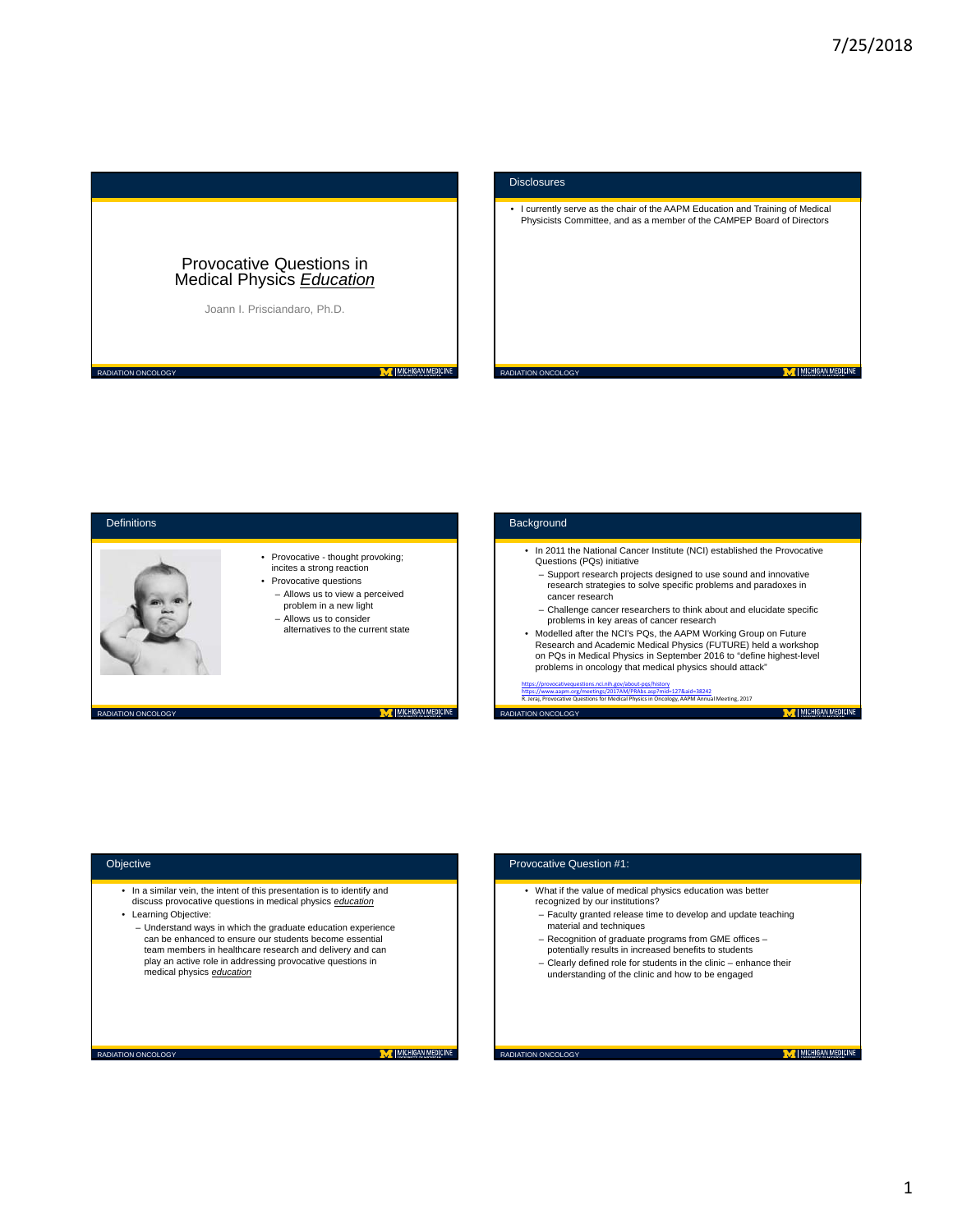| Provocative Question #2:<br>Graduate Programs - CAMPEP Accredited Programs                                         |                                                                                                                                        |                 |      |                |              |      |                |               |                                                     |
|--------------------------------------------------------------------------------------------------------------------|----------------------------------------------------------------------------------------------------------------------------------------|-----------------|------|----------------|--------------|------|----------------|---------------|-----------------------------------------------------|
| • What if medical physics didactics were offered by a few, large<br>institutions, e.g., through on-line education? |                                                                                                                                        | <b>Programs</b> | 2013 | 2014           | 2015         | 2016 | 2017           | 2018<br>(YTD) |                                                     |
|                                                                                                                    |                                                                                                                                        | MS/PhD          | 44   | 46             | 48           | 52   | 52             | 52            |                                                     |
| A. Fielding et al., Med Phys 2018; 45:1: 1-4                                                                       |                                                                                                                                        | <b>DMP</b>      |      | $\overline{2}$ | $\mathbf{3}$ | 3    | $\overline{4}$ | 5             |                                                     |
|                                                                                                                    |                                                                                                                                        | Certificate     | 12   | 19             | 22           | 26   | 26             | 25            |                                                     |
|                                                                                                                    | B. Loughery et al., J Appl Clin Med Phys 2017; 18:6: 275-287<br>B. Clark, chair of CAMPEP GEPRC, personnal communication July 18, 2018 |                 |      |                |              |      |                |               |                                                     |
| MICHIGAN MEDICINE<br>RADIATION ONCOLOGY                                                                            | RADIATION ONCOLOGY                                                                                                                     |                 |      |                |              |      |                |               | MICHIGAN MEDICINE<br><b>INTEGRATIVE OF MICHIGAN</b> |



## Graduate Medical Physics Curriculum

- AAPM Report 197 recommended curriculum for medical physics graduate programs (MS/PhD)
- AAPM Report 197S recommended minimum didactic curriculum for alternative pathway candidates
	- 1. Radiological physics and dosimetry
	- 2. Radiation protection and radiation safety
	- 3. Fundamentals of imaging in medicine
	- 4. Radiobiology
	- 5. Anatomy and physiology
	- 6. Radiation therapy physics
- Per CAMPEP's graduate educational standards, graduate education programs shall, as a minimum, include the core topics defined by Report 197S plus professionalism and ethics

RADIATION ONCOLOGY

M | MICHIGAN MEDICINE

## Challenges with Graduate Curriculum

- How do we add content without taking out older, important material?
- When do you stop talking about older, less relevant topics (e.g., LDR gyn) and replace the content with new material (e.g., adaptive RT)?
- How do we find room to teach soft skills (e.g., ethics, professionalism, communication, teamwork, leadership, patient interactions)?

RADIATION ONCOLOGY

M | MICHIGAN MEDICINE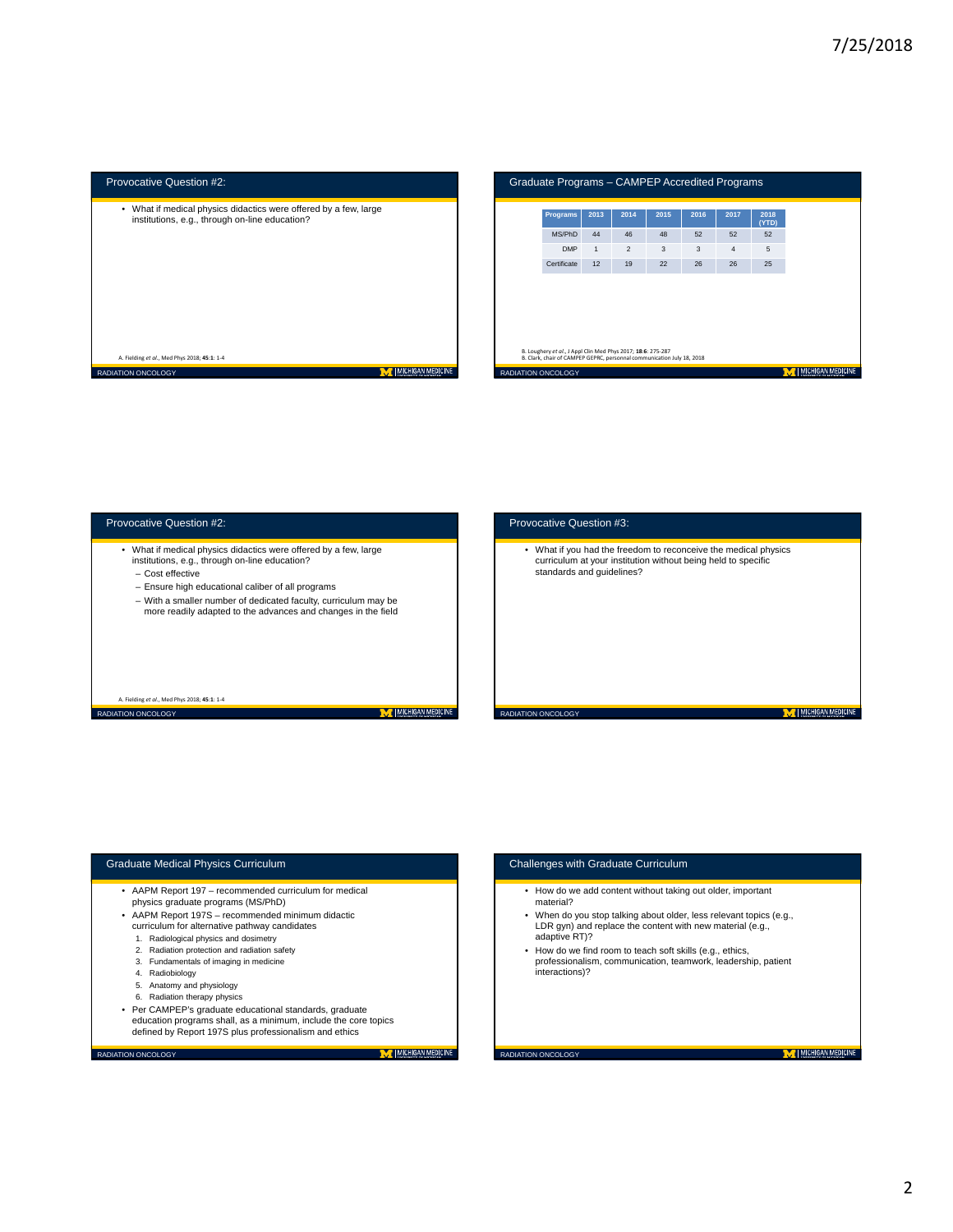M | MICHIGAN MEDICINE

M | MICHIGAN MEDICINE

### Provocative Question #3:

- What if you had the freedom to reconceive the medical physics curriculum at your institution without being held to specific standards and guidelines?
	-
	- Recruit faculty with a diverse background beneficial for students, clinic, and research and development
	- Expand opportunities for our learners and educators
	- Provide opportunities professional mentoring and potential
	- internships
	- Ensure medical physics education is dynamic to keep up with the field

The Working Group on Medical Physics Graduate Education Program Curriculum is preparing to update AAPM Report 197. They welcome your feedback on the future of MP graduate curriculum.

**RADIATION ONCOLOGY** 

## Provocative Question #4:

- What if we routinely updated our educational paradigm to keep up with our learners?
- AAPM Committee on Medical Physicists as Educators

#### **AAPM Works**



- Transition away from traditional lecture based teaching • Flipped class rooms • Project/Problem/Practice-based learning
	- Class wide discussions

RADIATION ONCOLOGY

Provocative Question #5:

Provocative Question #5:

### Provocative Question #4:

- What if we routinely updated our educational paradigm to keep up with our learners?
	- Be mindful of our "clients"
	- As an educator, educate yourself on the best teaching practices and available tools
	- Many of us have little formal training in education
	- Similar to physics, education is a dynamic field
	-

RADIATION ONCOLOGY

**T** | MICHIGAN MEDICIN

M | MICHIGAN MEDICINE

M | MICHIGAN MEDICINE

# • How do we educate, train, and prepare medical physics students for the future of our profession?

RADIATION ONCOLOGY

# Medical Physics 3.0

RADIATION ONCOLOGY

- Initiative to redefine and reinvigorate the role of physics in modern medicine
- Position physicists to be "scientific agents of precision, innovation, and value in the development and practice of medicine"
- In line with the mission of AAPM Working Group FUTURE

https://www.aapm.org/MedPhys30/articles/PhysicsModernMedicine.asp<br>E. Samei, What is Medical Physics 3.0?, AAPM Annual Meeting, 2017

• How do we educate, train, and prepare medical physics students for the future of our profession? – Ensure students are truly competent in medical physics – Prepare students to be critical thinkers – Include course offerings in other disciplines • Immunotherapy, cancer & molecular biology, biostatistics, neuroscience • Computer science, big data and machine learning, virtual reality • Systems and process engineering, safety engineering • Leadership skills, business classes E. Samei, What is Medical Physics 3.0?, AAPM Annual Meeting, 2017 E. Chin, MP 3.0 – Medical Physics Education: Overview of Challenges and Future Potential, AAPM Annual Meeting, 2017 RADIATION ONCOLOGY M MICHIGAN MEDICINE